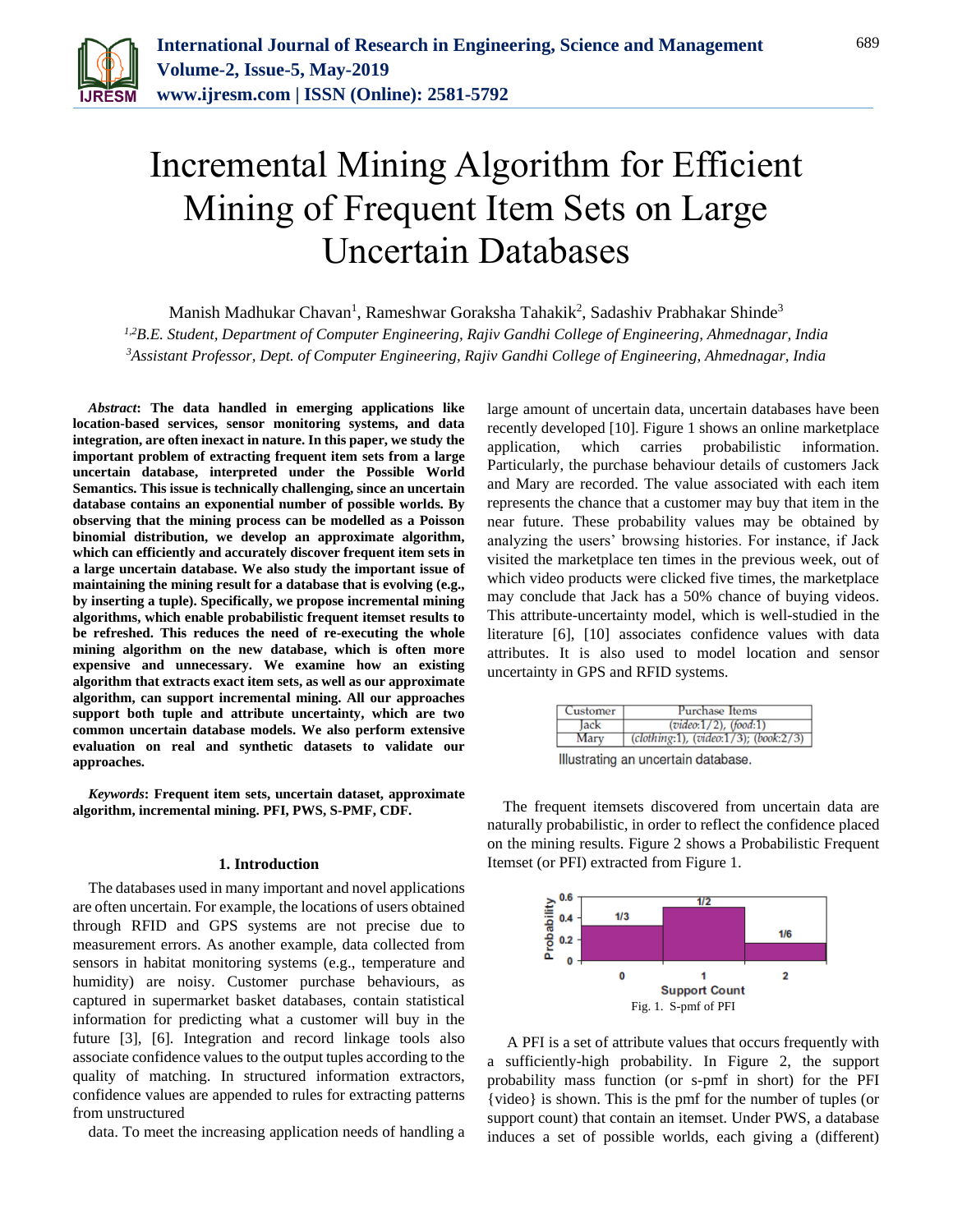

support count for a given itemset. Hence, the support of a frequent itemset is described by a pmf. In Figure 2, if we consider all possible worlds where itemset {video} occurs twice, the corresponding probability is 1/6. A simple way of finding PFIs is to mine frequent patterns from every possible world, and then record the probabilities of the occurrences of these patterns. This is impractical, due to the exponential number of possible worlds. To remedy this, some algorithms have been recently developed to successfully retrieve PFIs without instantiating all possible worlds [6]. These algorithms can verify whether an itemset is a PFI in  $O(n2)$  time (where n is the number of tuples contained in the database). However, our experimental results reveal that they can require a long time to complete (e.g., with a 300k real dataset, the dynamic programming algorithm in [6] needs 30.1 hours to find all PFIs). We observe that the s-pmf of a PFI can be captured by a Poisson binomial distribution, for both attribute- and tupleuncertain data. We make use of this intuition to propose a method for approximating a PFI's pmf with a Poisson distribution, which can be efficiently and accurately estimated. This model-based algorithm can verify a PFI in O(n) time, and is thus more suitable for large databases. We demonstrate how our algorithm can be used to mine threshold-based PFIs, whose probabilities of being true frequent itemsets are larger than some user-defined threshold [6]. Our algorithm only needs 9.2 seconds to find all PFIs, which is four orders of magnitudes faster than the method in [6].

### **2. Related work**

Mining frequent itemsets is an important problem in data mining, and is also the first step of deriving association rules [4]. Hence, many efficient itemset mining algorithms (e.g., Apriori [4] and FP-growth) have been proposed. While these algorithms work well for databases with precise values, it is not clear how they can be used to mine probabilistic data. Here we develop algorithms for extracting frequent itemsets from uncertain databases. Although our algorithms are developed based on the Apriori framework, they can be considered for supporting other algorithms (e.g., FP-growth) for handling uncertain data. For uncertain databases, [2] developed efficient frequent pattern mining algorithms based on the expected support counts of the patterns. However, [6] found that the use of expected support may render important patterns missing. Hence, they proposed to compute the probability that a pattern is frequent, and introduced the notion of PFI. In [6], dynamicprogramming-based solutions were developed to retrieve PFIs from attribute uncertain databases. However, their algorithms compute exact probabilities, and verify that an itemset is a PFI in O(n2) time. Our model-based algorithms avoid the use of dynamic programming, and are able to verify a PFI much faster  $(in O(n) time)$ . Approximate algorithms for deriving thresholdbased PFIs from tuple- uncertain data streams were developed. While only considered the extraction of singletons (i.e., sets of single items), our solution discovers patterns with more than

one item. Recently, developed an exact threshold-based PFI mining algorithm. However, it does not support attributeuncertain data considered in this paper. In a preliminary version of this paper, we examined a model-based approach for mining PFIs. Here, we study how this algorithm can be extended to support the mining of evolving data. Other works on the retrieval of frequent patterns from imprecise data include: [9], which studied approximate frequent patterns on noisy data, which examined association rules on fuzzy sets; and, which proposed the notion of a "vague association rule". However, none of these solutions are developed on the uncertainty models studied here. For evolving databases, a few incremental mining algorithms that work for exact data have been developed. For example, in, the Fast Update algorithm (FUP) was proposed to efficiently maintain frequent itemsets, for a database to which new tuples are inserted. Our incremental mining framework is inspired by FUP. The FUP2 algorithm was developed to handle both addition and deletion of tuples. ZIGZAG [1] also examines the efficient maintenance of maximal frequent itemsets for databases that are constantly changing. A data structure, called CATS Tree, was introduced to maintain frequent itemsets in evolving databases. Another structure, called CanTree, arranges tree nodes in an order that is not affected by changes in item frequency. The data structure is used to support mining on a changing database. To our best knowledge, maintaining frequent itemsets in evolving uncertain databases has not been examined before. We propose novel incremental mining algorithms for both exact and approximate PFI discovery. Our algorithms can also support attribute and tuple uncertainty models. Table 1 summarizes the major work done in PFI mining. Here, "Static Algorithms" refer to algorithms that do not handle database changes. Hence, any change in the database necessitates a complete execution of these algorithms.

| <b>TABLE 1</b><br>Our Contributions (marked $\lceil \sqrt{\cdot} \rceil$ ). |                                                                                           |                                        |  |  |  |  |
|-----------------------------------------------------------------------------|-------------------------------------------------------------------------------------------|----------------------------------------|--|--|--|--|
| Uncertainty                                                                 | <b>Static</b>                                                                             | Incremental                            |  |  |  |  |
| Model                                                                       | Algorithms                                                                                | Algorithms                             |  |  |  |  |
| <b>Attribute</b>                                                            | Exact $[6]$<br>Approx. $\lceil \sqrt{\ } \rceil$                                          | Exact $\sqrt{}$<br>Approx. $\sqrt{}$   |  |  |  |  |
| Tuple                                                                       | Exact [30]<br>Approx. (singleton) [35]<br>Approx. (multiple items) $\left[\sqrt{\right}]$ | Exact $\sqrt{\ }$<br>Approx. $[\sqrt]$ |  |  |  |  |

## **3. Proposed system**

A Model-based algorithm is proposed for mining manifold itemset from large ambiguous dataset illustrated under possible world semantics. An approximated algorithm is established to ascertain frequent itemset from large ambiguous database. An Incremental mining algorithm is adduced to maintain the result of mining algorithm. It supports both tuple and attribute ambiguity. Validated by interpreting both real and synthetic dataset.

- Frequent itemset is ascertained efficiently and accurately.
- O(n) time is needed to authenticate an itemset as PFI
- Low computational cost.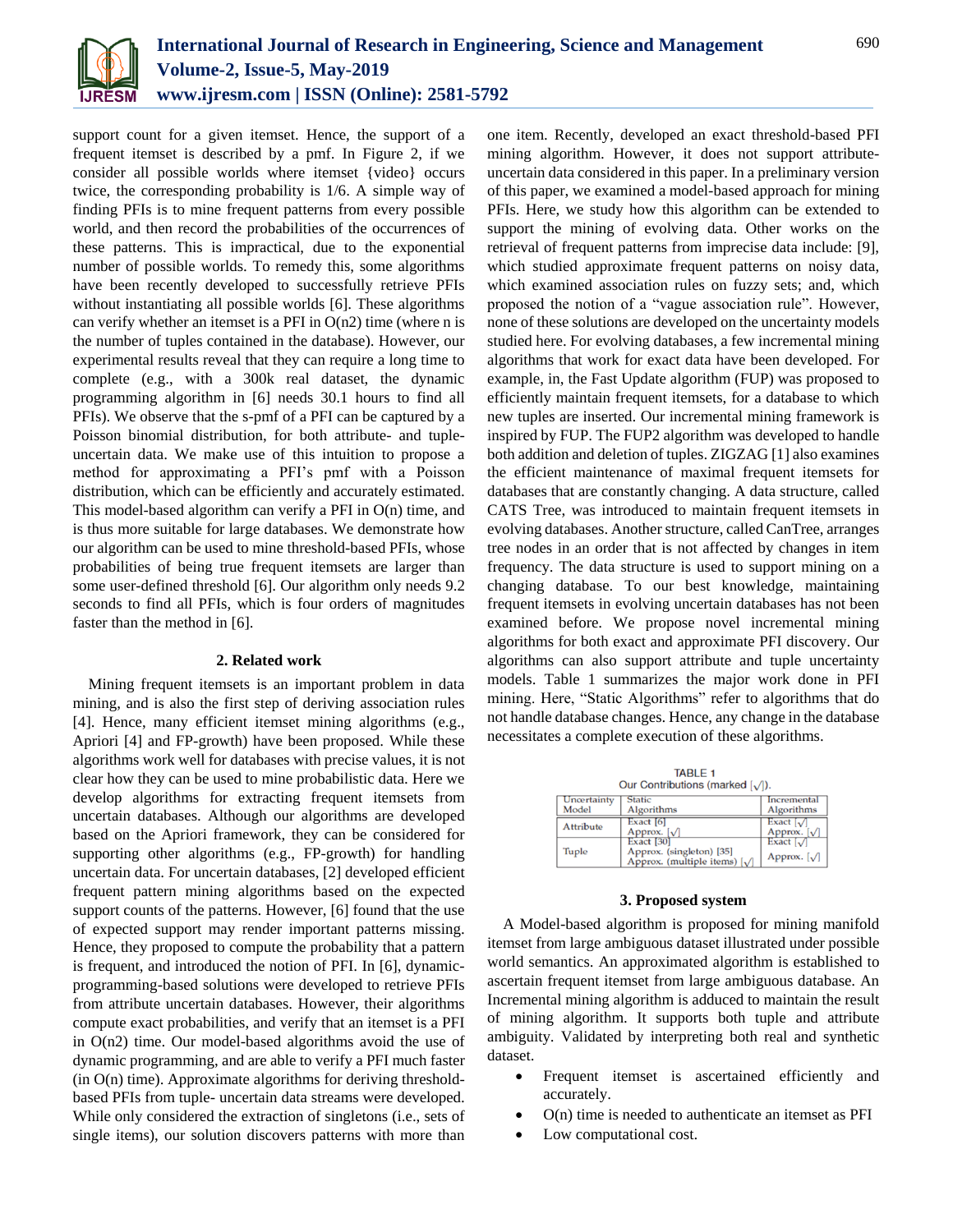

# **International Journal of Research in Engineering, Science and Management Volume-2, Issue-5, May-2019 www.ijresm.com | ISSN (Online): 2581-5792**

- High performance in detecting PFI.
- Support incremental mining by refreshing the mining result than reevaluating whole algorithm.
- Both tuple and attribute uncertainty is supported.

## *A. Incremental mining*

Now the method of how to efficiently maintain a set of PFIs in an evolving database is presented here, where new tuples, or transactions, are constantly appended to it. We assume that every tuple has a timestamp attribute, which indicates the time that it is created. This timestamp is not used for mining; it is only used to differentiate new tuples from existing ones. Let D be the "old" database that contains n tuples, and d be a delta database of nI tuples, whose timestamps are larger than those of tuples in D. Let D+ be a "new" database, which is a concatenation of the tuples in D and d, and has a size of  $N_+ = n$ + nI. Given the set of PFIs and their s− pmfs in D, the goal is to discover PFIs on D+, under the same minsup and minprob values used to mine the PFIs of D. The algorithm uses sDB(I) and PrDBfreq(I) to respectively denote the support count and the frequentness probability of item set I in some database DB, where DB is in $\{D, d, D+\}$ . The mining problem described above can be treated as a special case of stream mining, which refers to the maintenance of mining results for stream data. Particularly, the database d as the arrival of |d| data units from a stream source is assumed. Moreover, assume that the sliding window initially contains D, which then expands to incorporate new stream units. Mining D+ is then equivalent to updating the mining results for the arrival of  $|d|$  stream units. In Section 8.3, an adaptation of a stream algorithm in [35] for use in mining is observed. A simple way of obtaining PFIs from D+ is to simply rerun a PFI− mining algorithm on it. However, this approach is not very economical, since 1) running a PFI algorithm on a large database is not trivial; and 2) the same algorithm has to be frequently executed if a lot of update activities occur. In fact, if only a few tuples in d are appended to D, it may not be necessary to compute all PFIs on D+ from scratch. This is because the PFIs found in D+ should not be very different from those discovered in D. Based on this intuition, a mining algorithm that finds PFIs in D+, without rerunning a complete PFI algorithm was designed. This algorithm works the best when the size of d is very small compared with that of D; nevertheless, it works with any size of d. The framework of the solution, discovers PFIs in D+, based on the PFIs found in D. this solution is extended to discover PFIs.



Fig. 2. PFI mining from the uncertain database

*Input:* Data base D, updated delta database d, minsup, minprob.

*Output:* PFI<sup>\*</sup>'s of D<sup>+</sup>,  $F_k^+ = \{ F_1^+, F_2^+, ..., F_n^+ \}$  //  $F_k^+$  is the set of PFI"s .

```
Method:
if (deltaDb is empty) then
{
C(1).Generate( oldDb);
k=1;
while(C(k)!=0) do
{
C(k).prune(oldDb, F, \mu_{m});
if(C(k)!=0) then
F = C(k). Test( oldDb, d, F, \mu_m);
else
break;
C(k+1).Generate(oldDb);
k=k+1;}
```
} else //deltaDb is not empty { C(1).Generate(deltaDb);

```
k=1;
while(C(k)! = 0){
```
C(k).prune( deltaDb, F,  $\mu_{m}^{l}$ );

F=C(k).Test(oldDb, d, F,  $\mu_m^l$ );

```
else
```

```
break;
C(k+1). Generate(d);
k=k+1;
}
}<br>return F_k^+ = \{F_1^+, F_2^+, ..., F_n^+\}
```
## **4. Results**

Now the experimental results on the data set, called accidents, comes from the Frequent Item set Mining (FIMI) Data Set Repository. This data set is obtained from the National Institute of Statistics (NIS) for the region of Flanders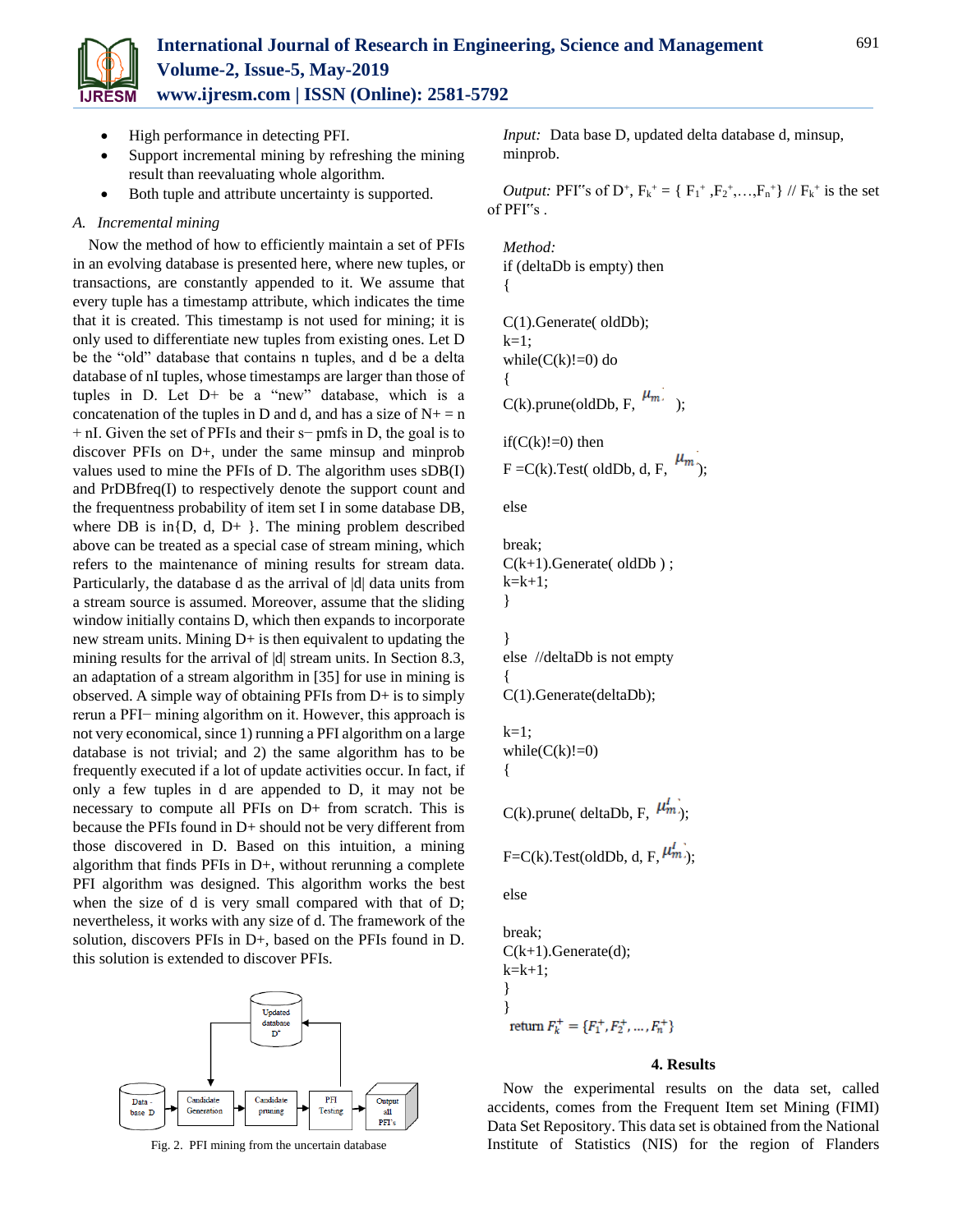

(Belgium), for the period of 1991-2000. The data are obtained from the "Belgian Analysis Form for Traffic Accidents," which are filled out by a police officer for each traffic accident occurring on a public road in Belgium. The data set contains 3,40,184 accident records, with a total of 572 attribute values. On average, each record has 45 attributes. The algorithm uses the first 10k tuples as the default data set as its input. The default value of minsup is 20 percent. To test the mining algorithm, it uses the first 10k tuples as the old database D, and the subsequent tuples as the delta database d. The default size of d is 5 percent of D., it considers both attribute and tuple uncertainty models. For attribute uncertainty, the existential probability of each attribute is drawn from a Gaussian distribution with mean 0.5 and standard deviation 0.125. This same distribution is also used to characterize the existential probability of each tuple, for the tuple uncertainty model. The default value of minprob is 0.4. In the results presented, minsup is shown as a percentage of the data set size n. Notice that when the values of minsup or minprob are large, no PFIs can be returned; it do not show the results for these values. The experiments were carried out on the Windows XP operating system, on a machine with a 2.66 GHz Intel Core 2 Duo processor and 2 GB memory. The programs were written in Java and compiled with J2SE runtime environment 1.6.0. The proposed algorithm is implemented under the java runtime environment. The algorithm extracts the probabilistic frequent item sets within a fraction of seconds.

Now the comparison of the performance of the PFI mining algorithms mentioned in this paper:1) APM, the Apriori algorithm used in [6] that employs the PFI testing method and 2) PA (Proposed algorithm), the proposed algorithm that uses the improved version of the PFI testing method is discussed here.

Since APM approximates s-pmf by a Poisson distribution, first examine that its accuracy with respect to AP, which yields PFIs based on exact frequentness probabilities. Here, the standard recall and precision measures [7] is used, which quantify the number of negatives and false positives. Specifically, let *FAPM* be the set of PFIs generated by APM, and FPA be the set of PFIs produced by PA. To compare the existing algorithm with the proposed algorithm, The recall and precision were used. Both recall and precision have values between 0 and 1. The recall and the precision of APM, relative to PA, are defined as

$$
recall = \frac{|F_{APM} \cap F_{AP}|}{F_{APM}}
$$

$$
precision = \frac{|F_{APM} \cap F_{AP}|}{F_{AP}}
$$

In these formulas, Also, a higher value reflects a better accuracy. Table 2 shows the recall and the precision of APM (Apriori algorithm), for a wide range of minsup, n, and minprob values. As it can observed that the precision and recall values are always higher than 98 percent. Since The proposed

algorithm PA returns the same PFIs as APM, it is also highly accurate result. Both precision and recall are used to compare the performance of mining algorithms.

**Table 2. Recall and Precision of APM** 

|                                     | minsup    | 0.1   | 02 | 0 <sup>3</sup> | 0.4 | 0 <sup>5</sup> |
|-------------------------------------|-----------|-------|----|----------------|-----|----------------|
|                                     | Recall    |       |    |                |     |                |
|                                     | Precision | 0.997 |    |                |     |                |
| (a) Recall and Precision vs. minsup |           |       |    |                |     |                |

| minprob                              | 0 <sub>1</sub> |  | 0.5   | 0.7 | 0.9 |  |
|--------------------------------------|----------------|--|-------|-----|-----|--|
| Recall                               |                |  |       |     |     |  |
| Precision   0.986                    |                |  | 0.985 |     |     |  |
| (b) Recall and Precision vs. minorob |                |  |       |     |     |  |

| n                         |  | $10k$ 50 $k$ | 100k |
|---------------------------|--|--------------|------|
| Recall                    |  |              |      |
| Precision   0.987   0.988 |  |              |      |

<sup>(</sup>c) Recall and Precision vs. n





**5. Future enhancement**

Rule Mining Algorithm can be used to extract frequent item set from large uncertain database. This mining model solves the update and deletes operations based itemset mining problems.